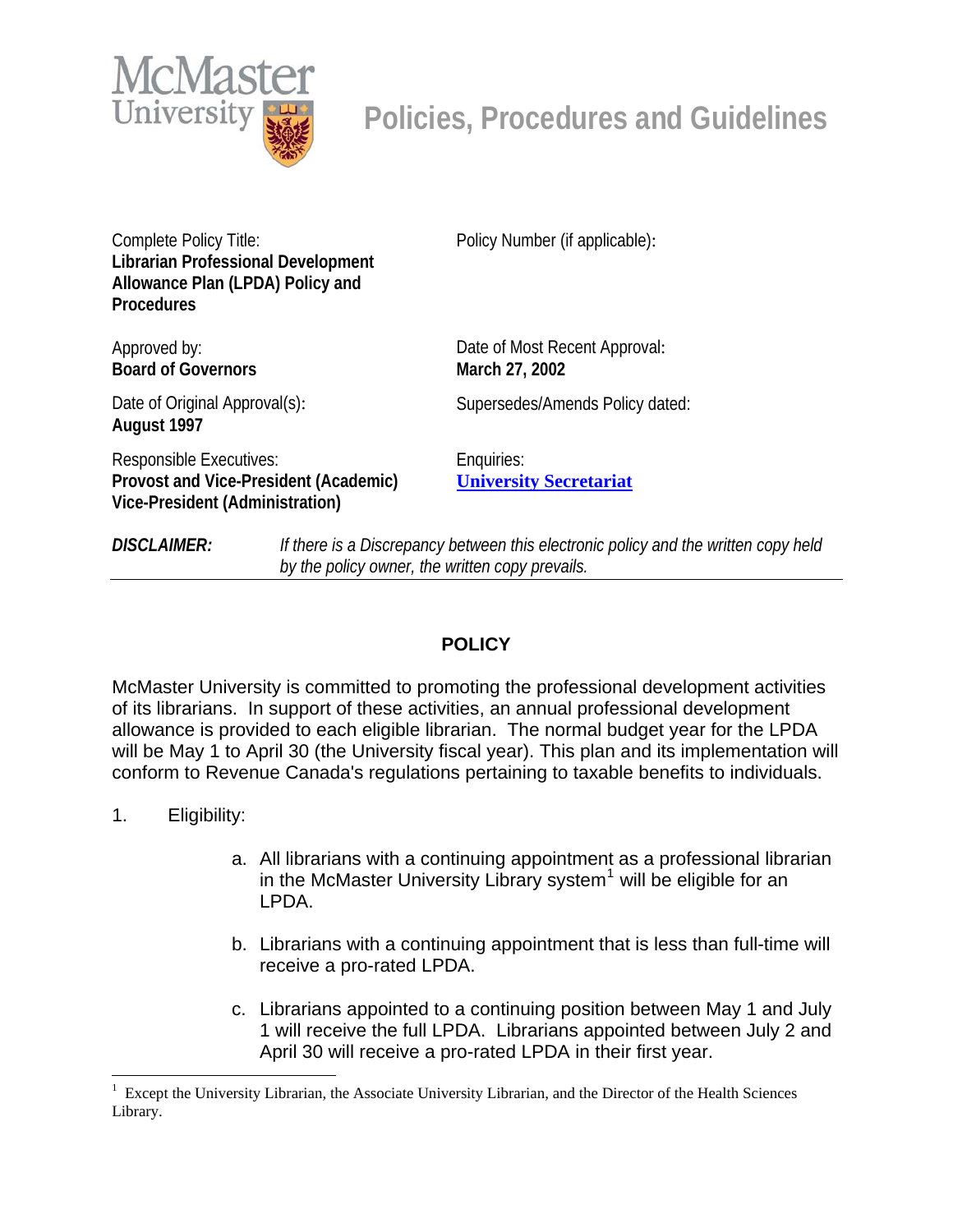- d. Librarians appointed to a contract position will not be eligible for an LPDA.
- 2. The funds are designated strictly for use by the individual librarian.
- 3. Expenses covered by this allowance will be related to the librarian's professional development and will include:
	- a. dues and membership fees for professional associations and learned societies;
	- b. manuscripts, subscriptions to professional and/or learned journals and other similar professional publications;
	- c. computer software and supplies used or consumed in the performance of the librarian's professional development. When software is intended for use on library equipment, the appropriate library's Microcomputing Policy must be observed;
	- d. travel including registration, transportation, food and accommodation for the member to attend scholarly conferences, field trips, research visits, or workshops;
	- e. expenses incurred in the preparation and completion of scholarly manuscripts, and page or reprint charges;
	- f. equipment, including computers.

All goods purchased under this plan are the property of McMaster University but are available for the use of the individual librarian for professional development activities while the librarian is employed by the University. Disposal of such goods is at the discretion of the University Librarian or the Director of the Health Sciences Library; the procedures of the federal funding councils serving as guidelines for such decisions.

Ineligible expenses will not be processed for payment. Ineligible expenses include interest charged on overdue charge accounts and other personal expenses that, under current tax legislation, would be considered a taxable benefit to the individual. These personal expenses include but are not restricted to gifts, social club membership fees<sup>[2](#page-1-0)</sup> and personal living expenses.

4. LPDA accounts will be adjusted to budget at April 30. If a librarian does not spend all of his/her LPDA in a given fiscal year (May 1 to April 30), the unspent balance will be made available to that member in the following two years on the understanding that no more than two times the current level of LPDA will be carried forward in any one year for a librarian. In addition, librarians are allowed to borrow against future LPDAs for up to two years. Thus, in a given year, the carry-forward plus the borrowing provisions allow a librarian to spend a maximum

 $\overline{a}$ 



<span id="page-1-0"></span> $2^2$  Faculty Club membership fees shall not be paid from the LPDA.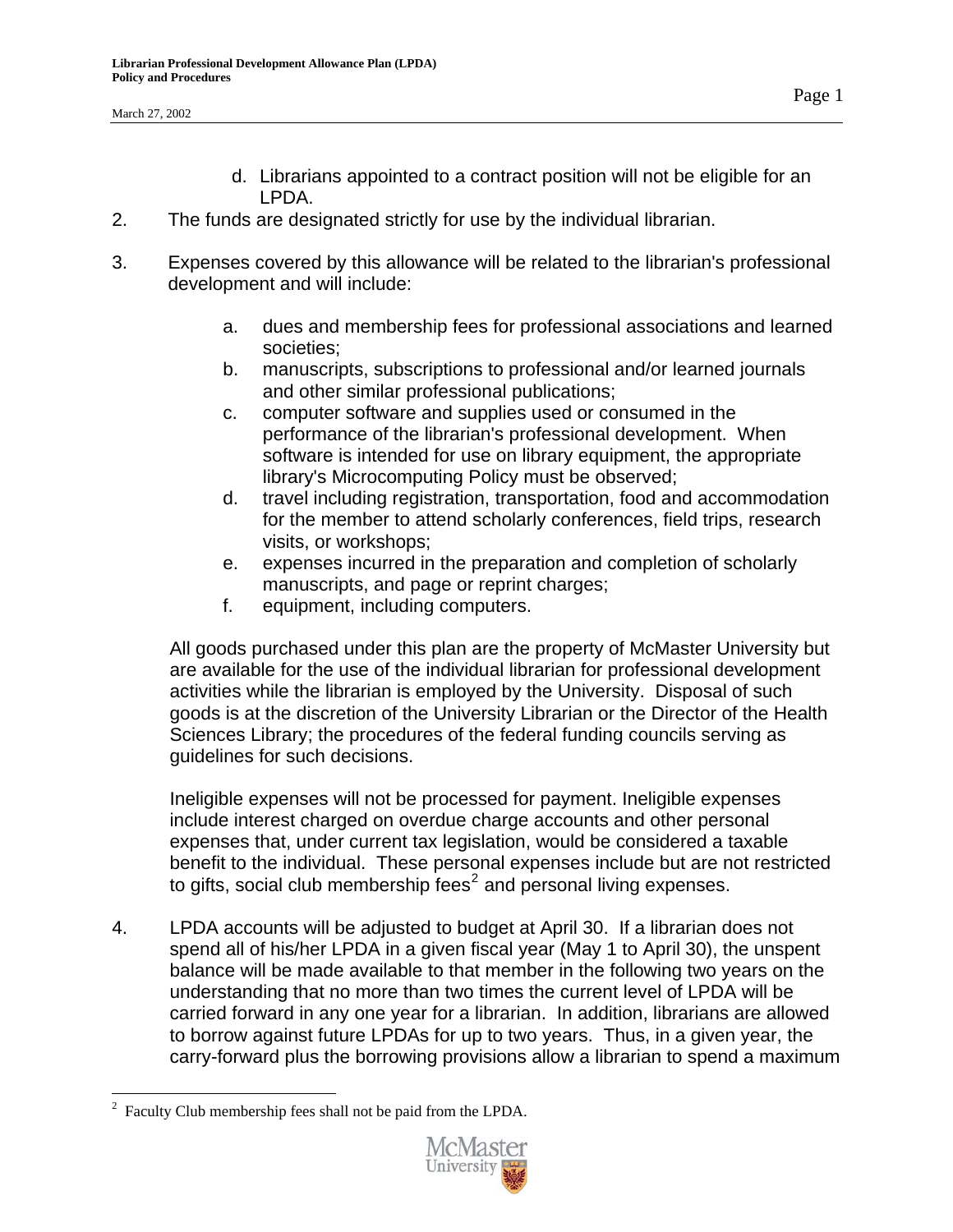of five years' LPDA. Deficits are to be the first charge against future LPDAs and unspent balances in excess of the maximum carry-forward revert to the University Librarian or the Director of the Health Sciences Library to use for the purpose of staff development. Any unspent balance of a LPDA for a librarian whose position becomes vacant during the year will also revert to the University Librarian or the Director of the Health Sciences Library for similar purposes.

- 5. Over-expenditures require the approval of the University Librarian or the Director of the Health Sciences Library and must be recovered from the librarian or be carried forward against that individual's next-year's LPDA. Over-expenditure incurred by a librarian who subsequently leaves the University must be recovered directly from the individual librarian, through payroll adjustment, or be charged to an account identified by the University Librarian or the Director of the Health Sciences Library.
- 6. Any LPDA funds budgeted for a position which remains unfilled during the year will accrue as savings to the library. A librarian who retires during the academic year will be entitled to at least a pro-rated LPDA using the appointment year of July 1 to June 30.

#### 7. **IMPLEMENTATION:**

- (a) The LPDA will be implemented September 1, 1997, for fiscal year 1997/98.
- (b) Amounts expended or committed between May 1, 1997 and September 1, 1997 which are eligible for the LPDA will be charged against individual LPDA accounts.

### **PROCEDURES**

In view of the fact that the LPDA is a non-taxable benefit to librarians, the University must exercise the same control over these funds as it does for all other expenditures to ensure that the conditions applicable to non-taxable benefits are met. Consequently, the procedures for handling these funds will be as follows:

- 1. Each year, University Librarian or the Director of the Health Sciences Library will generate a list of those librarians who will be eligible for a LPDA during the upcoming fiscal year. Included on the list will be:
	- librarian name, McMaster ID number and LPDA account number
	- balance of unspent LPDA carried over from previous year.
- 2. Eligible expenditures must be supported by original receipts or invoices in accordance with the University's cheque requisition policy.
- 3. It is the individual librarian's responsibility to ensure that the expenses charged against his/her LPDA account are legitimate costs incurred for his/her professional development.

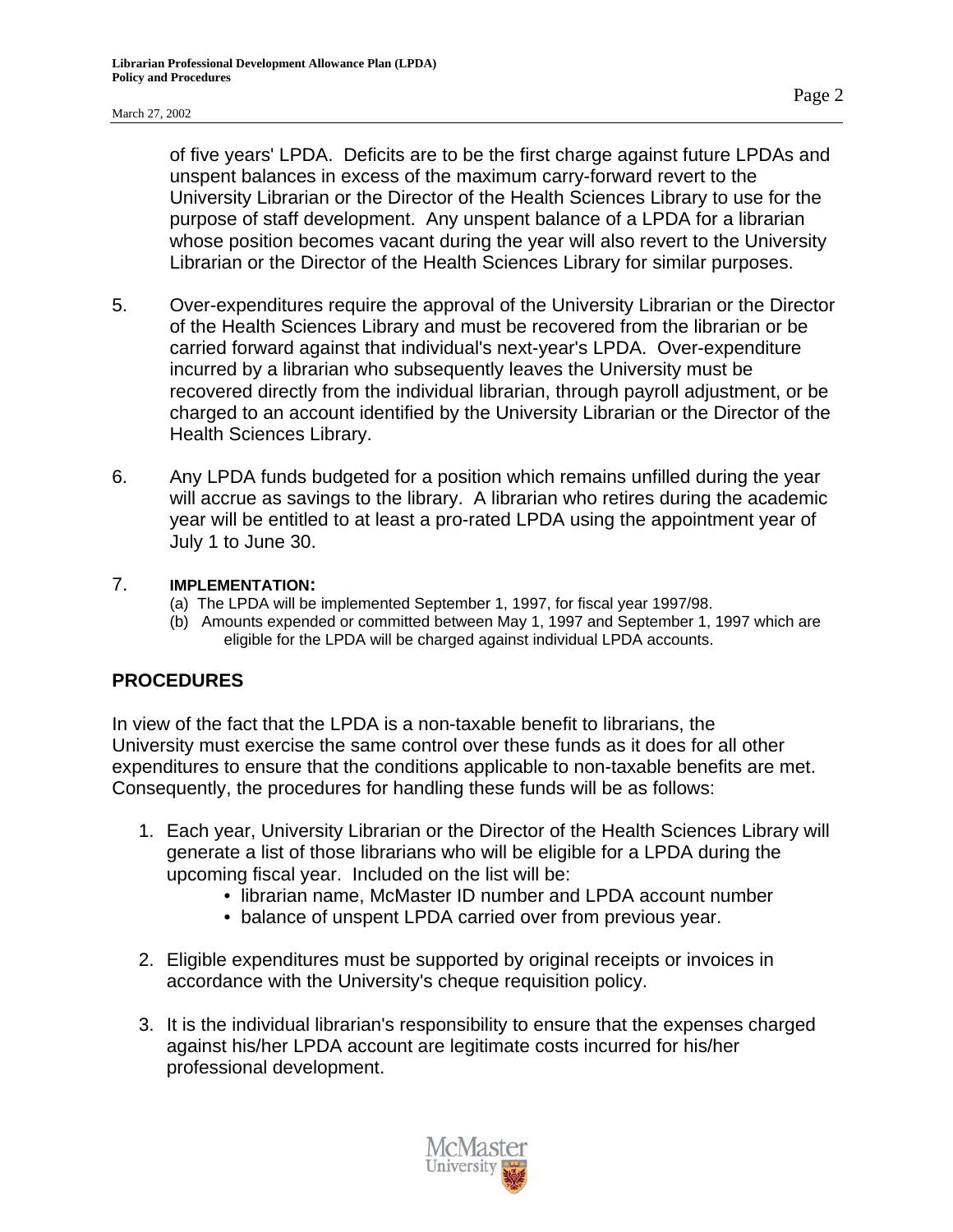#### March 27, 2002

- 4. In the case of travel expenses charged against the LPDA, the policies and procedures in the document entitled *McMaster University Travel Expenses Policy and Procedures* will be in effect. In the case of expenditures for other than travel purposes, signing authority will be in accordance with other applicable University policies.
- 5. The University Librarian or the Director of the Health Sciences Library (or delegate) is responsible for confirming that there are sufficient funds to cover the expenditure. He/she will review the claim and ensure that the expenses claimed are reasonable and, in the case of travel, in accordance with the McMaster University travel expense policy prior to approving the payment. If the University Librarian or the Director of the Health Sciences Library (or delegate) has concerns about the validity of any individual claim he/she will contact the librarian in order to resolve the concern.
- 6. Financial Services will provide to the University Library and/or the Health Sciences Library, where required, the means to obtain a listing of all expenses processed against each individual librarian's LPDA account.
- 7. Whenever there is a new librarian who is eligible for LPDA, a notification form will be completed by the University Library or the Health Sciences Library and submitted to Financial Services for allocation of subcode and LPDA charge card. Process would be:

|  | University Library                                                                             | <b>OR</b><br><b>Financial Services</b><br>(for card) | <b>Health Sciences Library</b><br><b>Health Sciences Finance</b> |
|--|------------------------------------------------------------------------------------------------|------------------------------------------------------|------------------------------------------------------------------|
|  | <b>Financial Services</b><br><b>Budgeting Services</b><br>(for subcode & card)<br>(for budget) |                                                      | (for subcode & budget)                                           |
|  |                                                                                                |                                                      |                                                                  |

- 8. Financial Services will absorb the cost of providing the librarian with the original LPDA charge card. There will be a charge of \$20 for any replacement card.
- 9. It is the responsibility of the University Librarian or the Director of the Health Sciences Library (or delegate) to ensure that a librarian's LPDA card is collected and destroyed when the librarian is no longer eligible for LPDA because of termination of employment or other reasons.